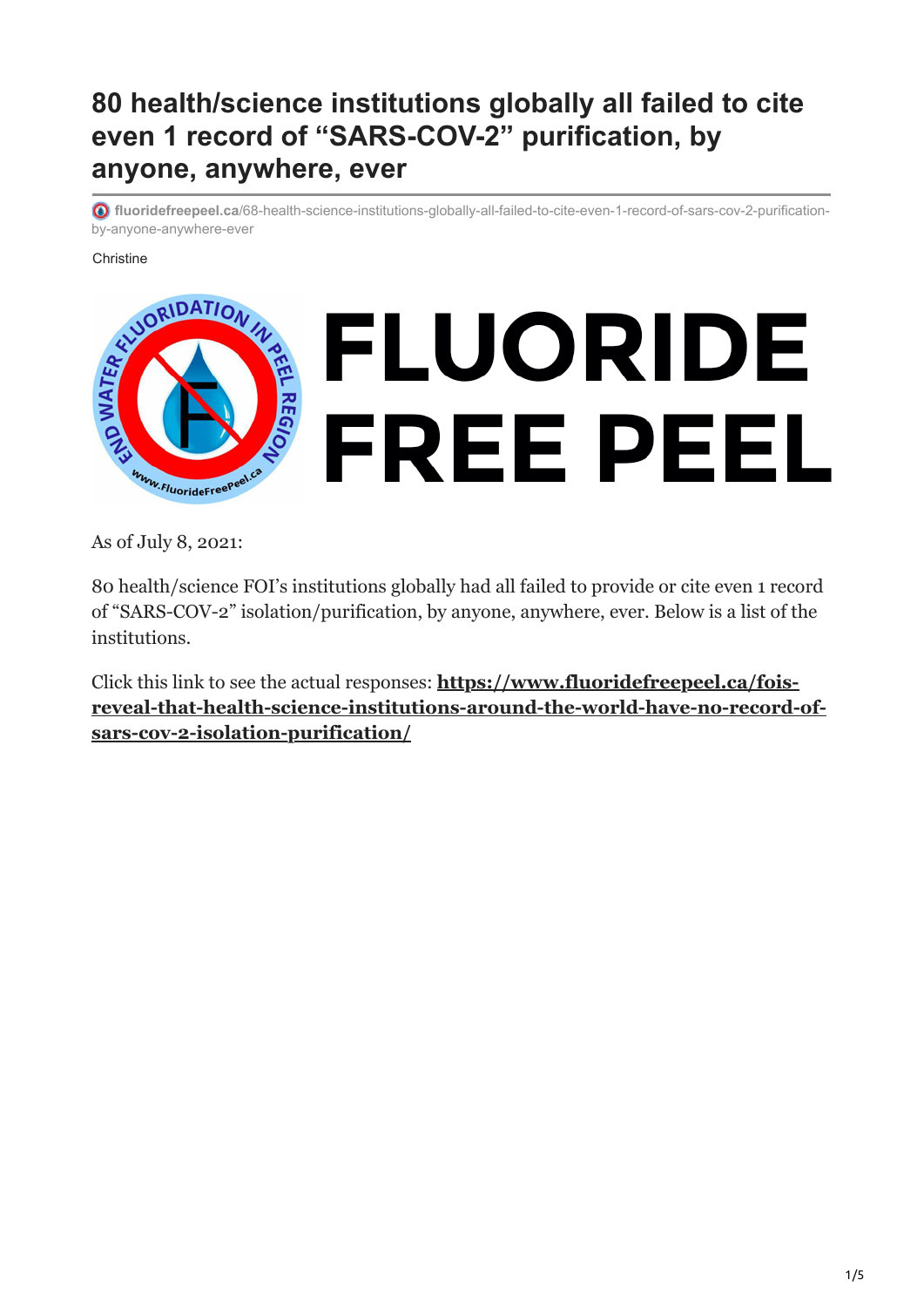| 1              | Australia      | University of Western Australia – home of Gates-funded researcher<br><b>Christine Carson</b>        |
|----------------|----------------|-----------------------------------------------------------------------------------------------------|
| 2              | Australia      | ACT Government (Government of the Australian Capital Territory) /<br>Canberra Health Services (CHS) |
| 3              | Australia      | Commonwealth Scientific and Industrial Research Organisation -<br><b>CSIRO</b>                      |
| 4              | Australia      | Department of Health                                                                                |
| 5              | Australia      | Peter Doherty Institute for Infection and Immunity                                                  |
| 6              | <b>Britain</b> | <b>Health and Safety Executive</b>                                                                  |
| $\overline{7}$ | Canada         | <b>Aylmer Police Services</b>                                                                       |
| 8              | Canada         | Centre for Disease Control, British Columbia                                                        |
| 9              | Canada         | City of Toronto, Ontario                                                                            |
| 10             | Canada         | Department of Health & Community Services, Newfoundland<br>Labrador                                 |
| 11             | Canada         | <b>Health Canada</b>                                                                                |
| 12             | Canada         | Institut National de Sante Publique du Quebec                                                       |
| 13             | Canada         | <b>Institutes of Health Research</b>                                                                |
| 14             | Canada         | Kingston, Frontenac, Lennox and Addington Public Health, Ontario<br>(re "any variant")              |
| 15             | Canada         | <b>McGill University</b>                                                                            |
| 16             | Canada         | Ministry of Health, British Columbia                                                                |
| 17             | Canada         | Ministry of Health, Ontario                                                                         |
| 18             | Canada         | Mount Sinai Hospital, Toronto, Ontario                                                              |
| 19             | Canada         | <b>National Research Council</b>                                                                    |
| 20             | Canada         | Natural Sciences and Engineering Research Council of Canada                                         |
| 21             | Canada         | Peterborough Police Service                                                                         |
| 22             | Canada         | Peterborough Public Health                                                                          |
| 23             | Canada         | Provincial Health Services Authority, British Columbia                                              |
| 24             | Canada         | Region of Peel, Ontario                                                                             |
| 25             | Canada         | Sunnybrook Health Sciences Centre, Toronto, Ontario                                                 |
| 26             | Canada         | <b>Toronto Police Service</b>                                                                       |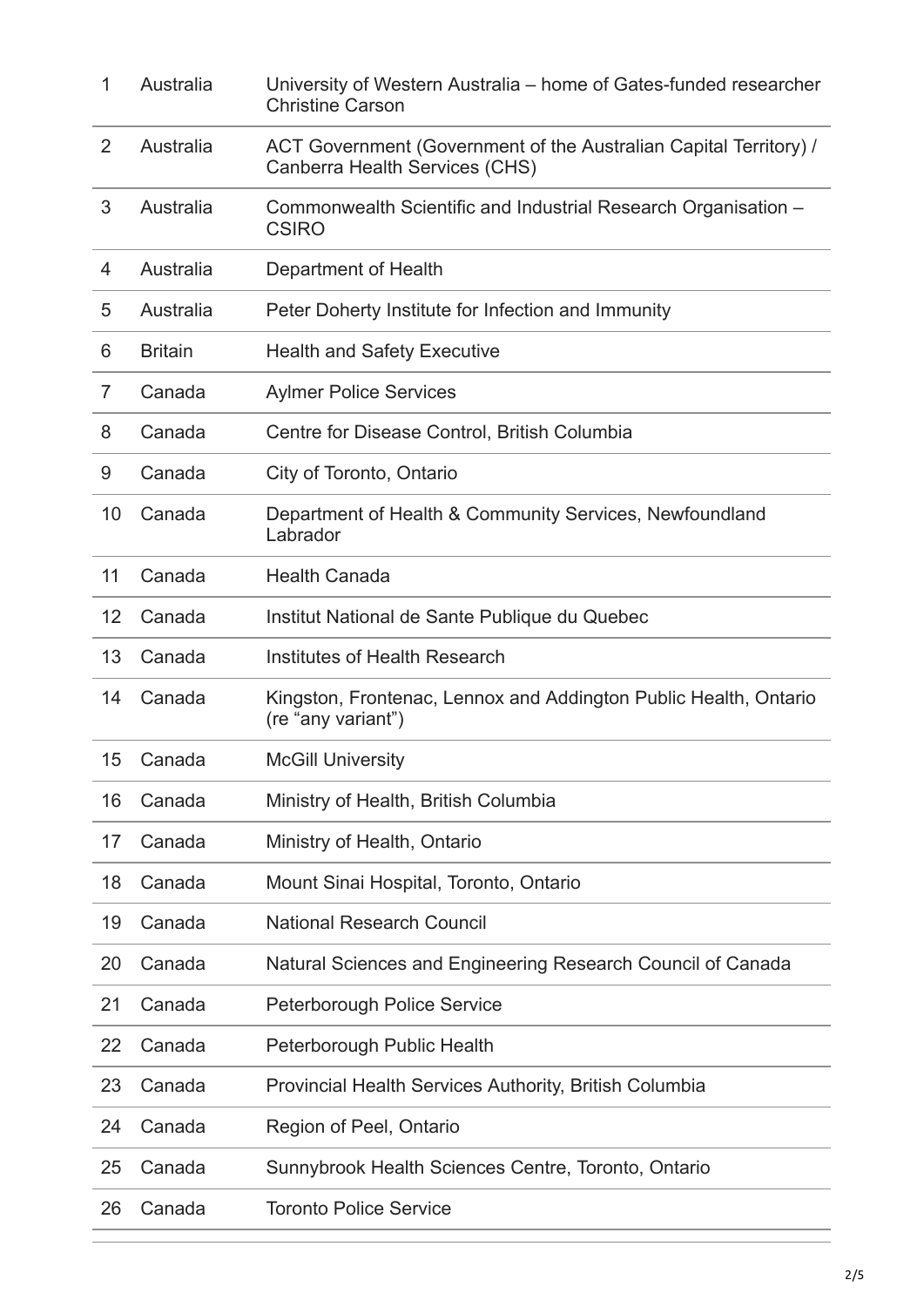| 27 | Canada                | University of Toronto                                                                                                     |
|----|-----------------------|---------------------------------------------------------------------------------------------------------------------------|
| 28 | Canada                | Vancouver Coastal Health Authority, British Columbia (re "the UK<br>variant")                                             |
| 29 | Canada                | <b>Grey Bruce Health Services</b>                                                                                         |
| 30 | Canada                | <b>McMaster University</b>                                                                                                |
| 31 | Canada                | Public Health Agency of Canada                                                                                            |
| 32 | Canada                | Vaccine and Infectious Disease Organization-International Vaccine<br>Centre (VIDO-InterVac) at University of Saskatchewan |
| 33 | Czech<br>Republic     | Ministry of Health                                                                                                        |
| 34 | Czech<br>Republic     | Univerzita Karlova                                                                                                        |
| 35 | <b>Denmark</b>        | <b>Statens Serum Institut</b>                                                                                             |
| 36 | England               | <b>Public Health England</b>                                                                                              |
| 37 | Europe                | Centre for Disease Prevention and Control                                                                                 |
| 38 | India                 | <b>Indian Council of Medical Research</b>                                                                                 |
|    |                       |                                                                                                                           |
| 39 | Isle of Man           | Department of Health and Social Care                                                                                      |
| 40 | <b>Netherlands</b>    | Ministry of Health, Welfare and Sport                                                                                     |
| 41 | <b>New</b><br>Zealand | Associate Minister of Health Hon Jenny Salesa                                                                             |
| 42 | <b>New</b><br>Zealand | Associate Minister of Health Hon Peeni Henare                                                                             |
| 43 | <b>New</b><br>Zealand | Associate Minister of Health Julie Anne Genter                                                                            |
| 44 | <b>New</b><br>Zealand | Bay of Plenty District Board                                                                                              |
| 45 | <b>New</b><br>Zealand | Department of the Prime Minister and Cabinet                                                                              |
| 46 | <b>New</b><br>Zealand | Institute of Environmental Science and Research – ESR                                                                     |
| 47 | <b>New</b><br>Zealand | Ministry of Health                                                                                                        |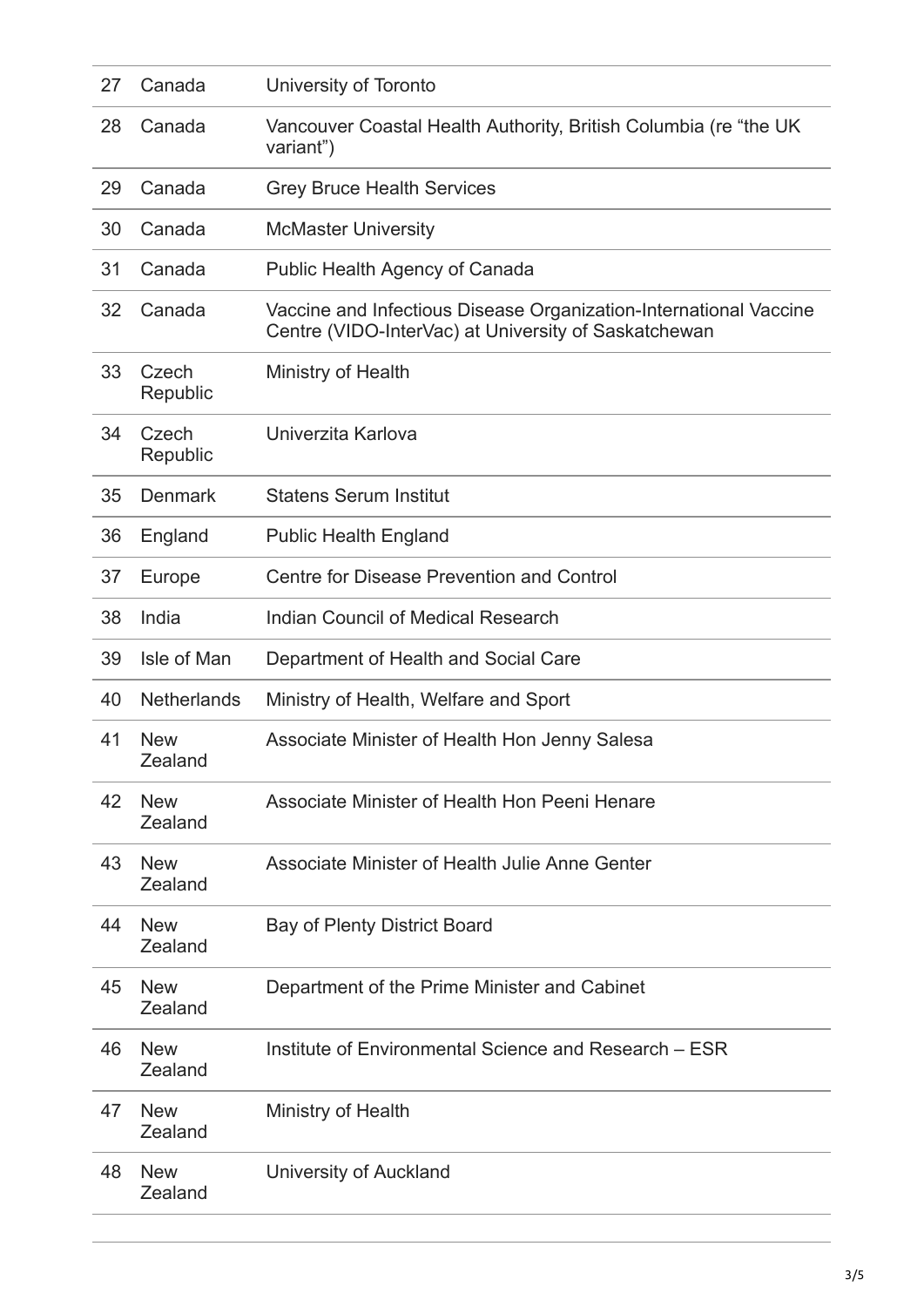| 49 | <b>New</b><br>Zealand    | University of Otago                                                                                                     |
|----|--------------------------|-------------------------------------------------------------------------------------------------------------------------|
| 50 | Norway                   | Norwegian Ministry of Health and Cares Services & subordinate<br>agency the Directorate of Health                       |
| 51 | Portugal                 | Ministry of Health                                                                                                      |
| 52 | Republic of<br>Africa    | Governmental COVID-19 Advisory Committee                                                                                |
| 53 | Republic of<br>Africa    | Minister of Co-operative Governance and Traditional Affairs                                                             |
| 54 | Republic of<br>Africa    | <b>National Department of Health</b>                                                                                    |
| 55 | Republic of<br>Africa    | National Institute for Communicable Diseases                                                                            |
| 56 | Republic of<br>Africa    | President                                                                                                               |
| 57 | Republic of<br>Columbia  | Ministry of Health & Social Protection                                                                                  |
| 58 | Republic of<br>Ireland   | National Virus Reference Laboratory, University College Dublin                                                          |
| 59 | Scotland                 | <b>Public Health Scotland</b>                                                                                           |
| 60 | Slovenia                 | Department of Health                                                                                                    |
| 61 | Slovenia                 | Faculty of Medicine and Institute of Microbiology and Immunology,<br>University of Ljubljana                            |
| 62 | Slovenia                 | National Laboratory for Health, Environment and Food<br>(Nacionalnega laboratorija za zdravje, okolje in hrano – NLZOH) |
| 63 | Spain                    | Ministry of Health                                                                                                      |
| 64 | <b>United</b><br>Kingdom | <b>Cabinet Office</b>                                                                                                   |
| 65 | United<br>Kingdom        | Department of Health and Social Care                                                                                    |
| 66 | United<br>Kingdom        | Government Office for Science                                                                                           |
| 67 | <b>United</b><br>Kingdom | <b>House of Commons</b>                                                                                                 |
| 68 | United<br>Kingdom        | House of Lords                                                                                                          |